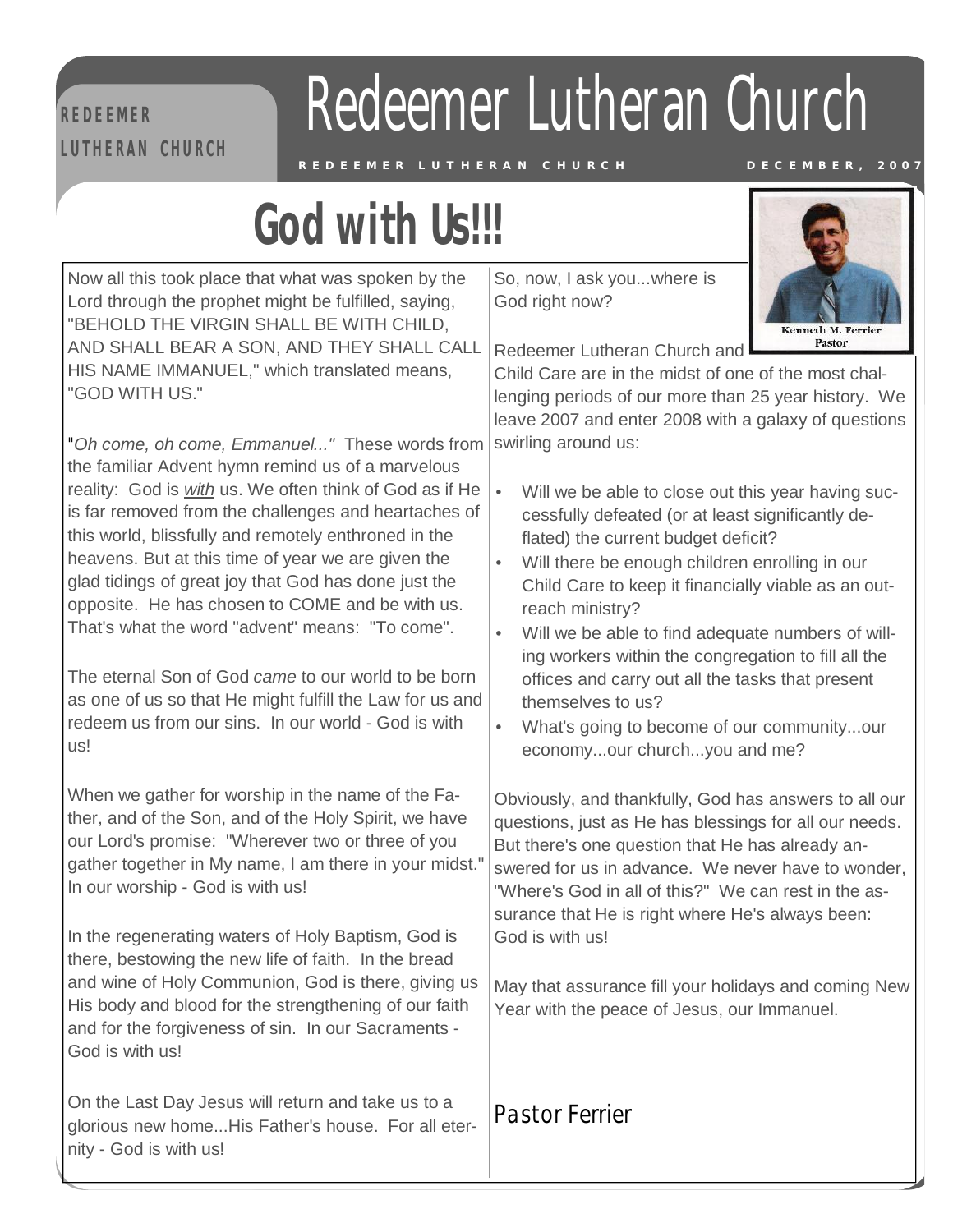#### Pastor Rev. Kenneth **R E D E E M ER L U T H E RA N C H U RC H**

| Pastor                        | Rev. Kenneth<br>Ferrier            |
|-------------------------------|------------------------------------|
| <b>Office</b><br>Secretary    | Pat Wilcoxen                       |
| Organist                      | Nancy Gunterman<br>Lanette Schmidt |
| <b>OFFICERS</b><br>President  | Joe Carlos                         |
| Vice Pres.                    | <b>Glen Kraft</b>                  |
| Treasurer                     | <b>Byron Beaber</b>                |
| Secretary                     | Dorothy<br>Sinowetski              |
| <b>BOARDS</b><br>Assimilation | Laura Brooks                       |
| Building &<br><b>Grounds</b>  |                                    |
| Child Care<br><b>Director</b> | <b>Brandi Bilhardt</b>             |
| Christian                     | <b>Nancy</b>                       |
| Ed.                           | Gunterman                          |
| <b>Elders</b>                 | Tim Byrne                          |
| Human<br>Care                 | Marj Sterriker                     |
| Outreach                      | Carol Haupt                        |
| <b>School Board</b>           | <b>Stacey Depersia</b>             |
| Stewardship                   | Ray Altmann                        |
| Youth                         | Jim Wright                         |
| <b>CLUBS/GUILDS</b>           | Ladies Guild Linda Rogers, VP      |
|                               | Men's Group Bob Mortenson          |
| Red Hat<br>Society            | Sandra Distasio                    |

**Scoup** 

## President's Corner

The Church Council and I thank you for your continued prayers The President's Con and support. We thank God daily for all the blessings he showers on us.

Thank you for giving me the opportunity to serve you as your president for the past two years. I consider it to have been a great personnel honor and privilege to be able to serve our congregation in that capacity. Much is owed to our council members, committee members and all of you that do what has to be done. What a blessing you have been to me and to our congregation.

Two years on the onset seems like a long time, but reflecting back one wonders where did the time go. One also reflects on the events that have taken place, the highs and the lows. The past two years for our congregation have been difficult years. I think part of the difficulty is due to our lack of our congregational understanding of at least three areas. I identify these as fluidity, identification, and stewardship.

**Fluidity**: By that I mean we, for the most part, are a congregation composed of transient members. Our demographics are such that we have very few life time members. Other than our spouse we have no other fellow family members. Most of us are seasoned citizens and will stay in the area until health or other reasons force us to live closer to our children or other family members.

**Identification:** By that I believe we are at a cross road. At one time it was the feeling that we are here as a church for retired Lutherans coming down from the cold north. Well, that still might be the case, but many feel now the **HOLY SPIRIT'S** call is also to let our light shine to the community around us.

**Stewardship:** By that I just don't mean money. Here I am thinking of all the resources with which we have so richly been blessed. Primarily I am thinking of the job skills and knowledge we have in our congregation. We have hardly dented this resource.

Because of the events of the past three years, time has been somewhat compressed and I believe we as a congregation have started to take the steps to deal with the above through our Long Range Planning. With the **HOLY SPIRIT** to guide us and enough time and hard work, we will be a much stronger

*(Continued on Page 3)*

ı

ı

I

I ľ

I I

I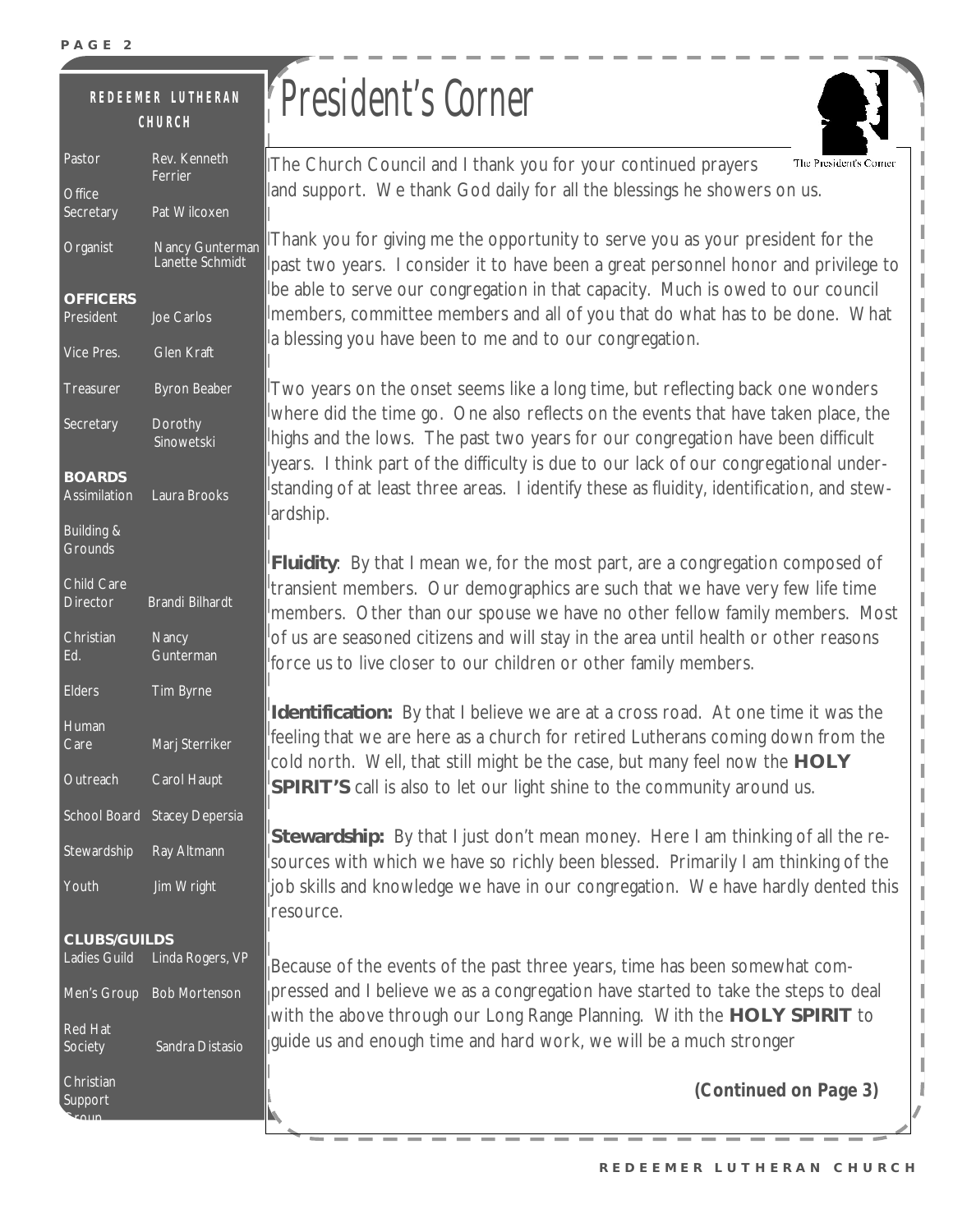## President' s Corner

#### *(Continued from Page 2)*

congregation and a light in our community in the years to come. However, in order for this to happen we all have to understand that we are the church, we are the body. Each one of us is a part of the body. Each of us was given different gifts and we were called to this place we call Redeemer. So you might be a toe, an ear, or an eye, and I might be a finger. Whatever we are, we are needed to make the body whole. Therefore, pray, search your heart, look back on your life's experience's and see how you can apply what gift has been given to you.

This is the last time I will be writing to you in this column. Therefore, I wish to thank all of you that have Igiven me words of encouragement in the past two years. Also, creative criticism was appreciated and I was thankful for a different insight. Along that area, if you have a gripe or see something that needs correction, please bring it to the attention of the chair of the board that might be responsible or an Elder. It lis hard for your leaders to work on hearsay information, and by the way, creative criticism is always welcomed.

Please continue to pray for our congregation, Pastor, and our leadership. Pray that the **HOLY SPIRIT**  will guide them.

Blessed Christmas to you all.

See you in church.

*Joe Carlos*

## Scrip Orders

Scrip orders for December will be taken Sunday, December 2. See Sybil in the Narthex after both services. The orders will be returned Sunday, December 9.

Scrip is gift cards--the same ones you purchase at various merchants. Gift cards make the perfect Christmas gift. The Ladies Guild receives a percentage of the amount purchased. This is used for our various mission endeavors.

Last chance to order before Christmas!

*Submitted by Sybil Grahl*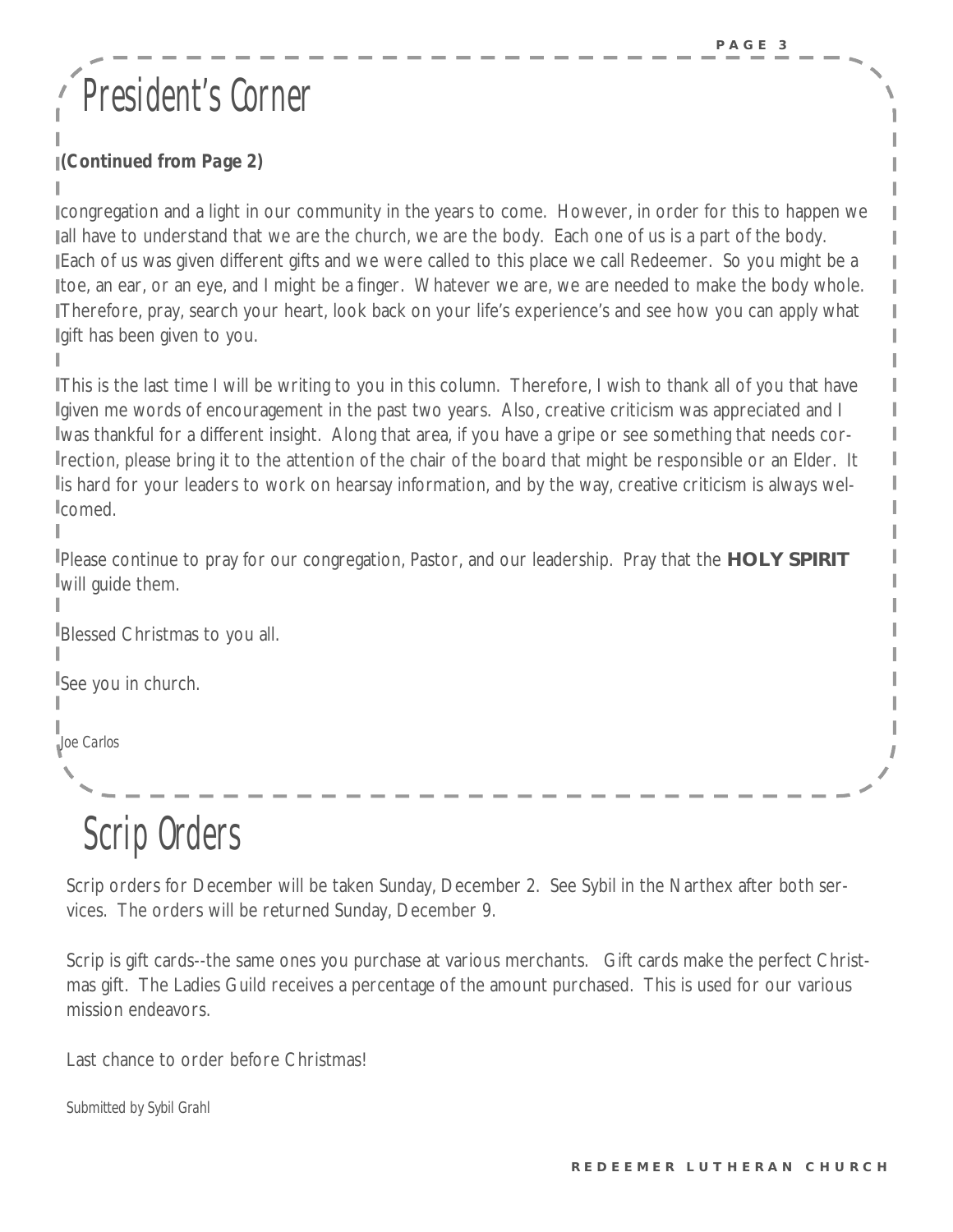**Finance** 

|              | 2007 Giving              | 2007 Expense | 2007 Expense |
|--------------|--------------------------|--------------|--------------|
| January      | 18,056                   | 19,419       | 33,804       |
| February     | 19,634                   | 26,638       | 25,622       |
| March        | 20,950                   | 28,215       | 36,631       |
| April        | 25,608                   | 26,003       | 26,702       |
| May          | 11,455                   | 42,022       | 22,718       |
| June         | 10,197                   | 13,290       | 25,519       |
| July         | 23,262                   | 15,250       | 33,733       |
|              | (Includes \$10,000 Gift) |              |              |
| August       | 11,413                   | 21,549       | 27,859       |
| September    | 14,627                   | 21,104       | 24,729       |
| October      | 14,968                   | 25,764       | 32,391       |
| Year to Date | 170,170                  | 239,254      | 289,708      |

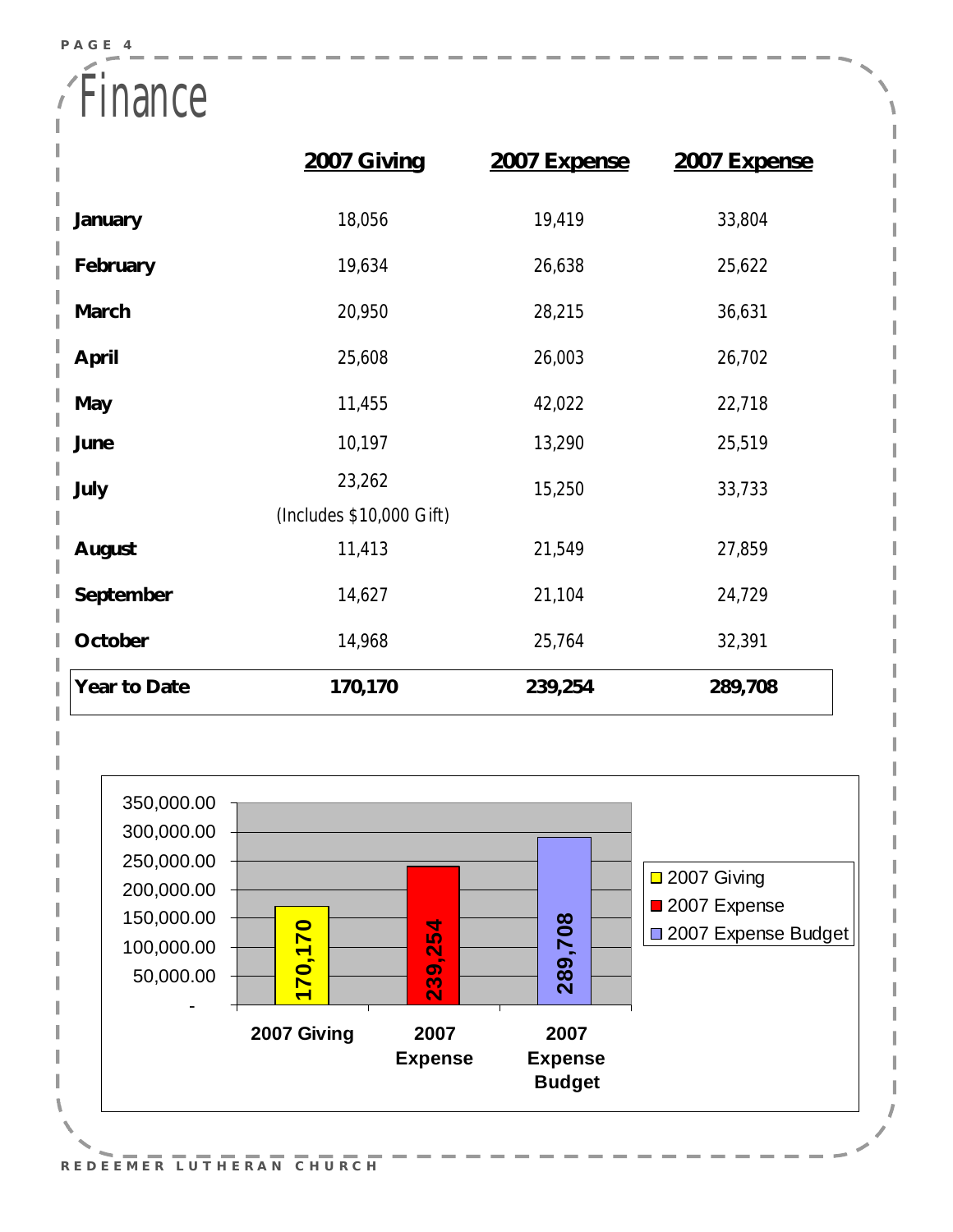# Service Directory/Classified Ads

### **Services**

Beautician/Manicurist Debbie Balogh Purple Palace 941-475-0731

Pressure Cleaning - Matt & Michelle Finley - Hoover Pressure Cleaning – 697-6886 Tell us you saw us in the Redeemer Newsletter & get a 10% discount. Licensed & Insured – [www.hooverpressure.com](http://www.hooverpressure.com) Hoover Pressure Cleaning ~ "The Plant Friendly People"

## **For Sale**

**Fostoria American Dishes** (large lot). The Youth are selling this online at eBay. However, if you are a collector or know someone who is and would like to buy it directly from them, please **call Michelle Ferrier at 697-0502.** 

**Tommy Hilfiger "tommy" cologne spray**, 1.7 fl. Oz/50 ml. Brand new in box.

<sup>1</sup> 1 bottle available.

\$10.00 ea. **Call Michelle Ferrier — 697-0502** 

**Beautiful Dining Set With Matching Curio Cabinet**

54-inch diameter glass table top—Four comfortable chairs plus captain's chair—Cocoa-colored suede upholstery—86" x 50" glass front curio cabinet with glass shelving & accent light—3 Years old—Excellent Condition—-\$1,500

To see or for more information call Helen Wagner (941) 697-0807



Please be sure to pick up your 2008 Offering Envelopes located in the Narthex. Please do not use the 2007 envelopes after December. The numbers have been changed.

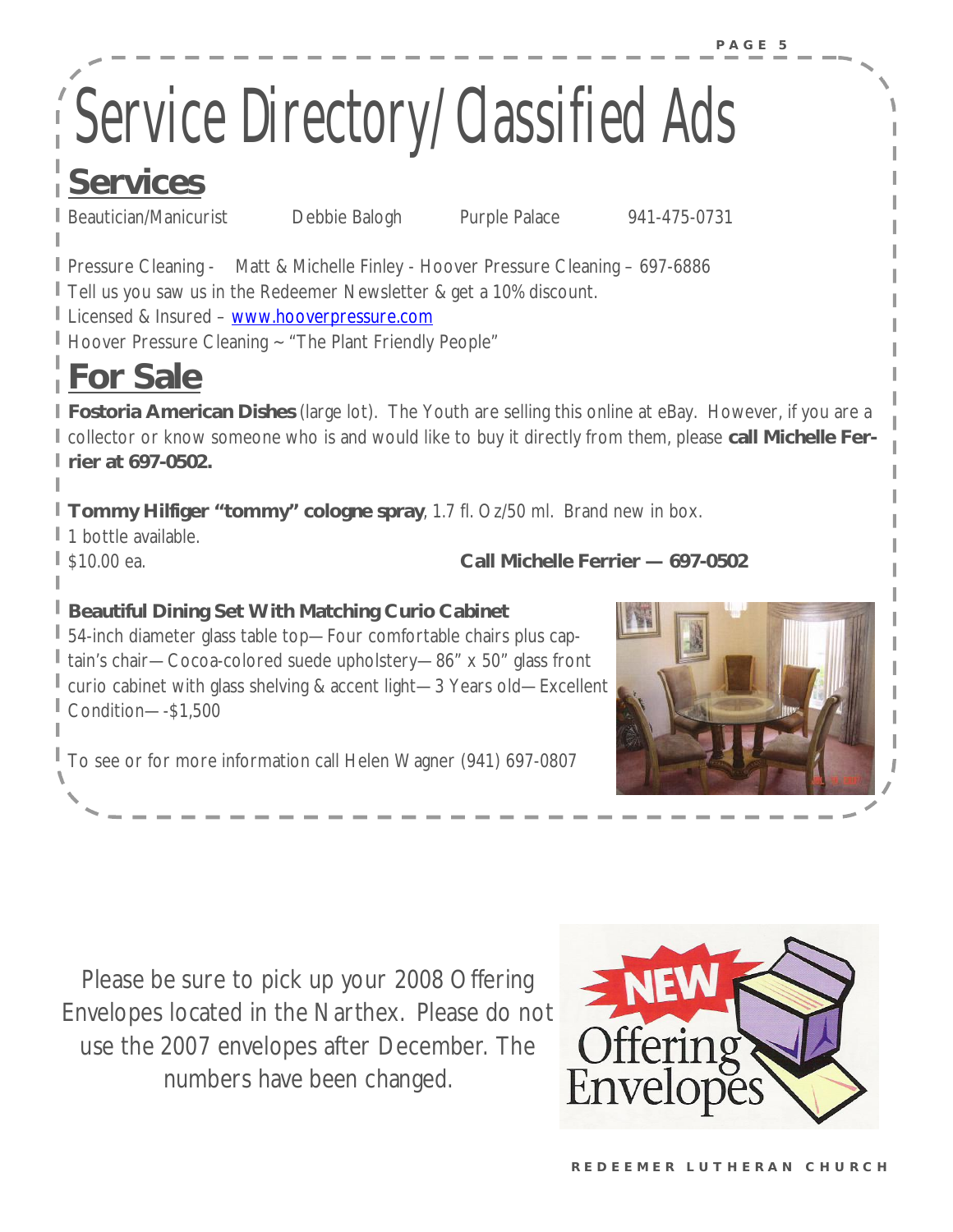# Human Care **Adams**

**P A G E 6** 

Remember that the Blood Mobile will be at Redeemer on December 9th.



Stephen Ministry classes start in January. Please contact Carol Carlos (941) 255-3354) or Carol Haupt (941) 493-0399) if you are interested.

Be sure to call your Caring Network leader, or Lessie Kirch if you or anyone in your network group needs assistance—The Network is in the process of obtaining emergency information (other than spouses) from I all members. Please provide this information when you are contacted—Keep Lessie in your prayers as she will have knee surgery this month.

**The Messiah Migrant Mission Angel Tree has been a huge success! All gift tags (103) were selected and gifts I** I purchased. Thank you to all of you who bought gifts and special thanks to the youth who also shopped and I then wrapped the gifts which were under the tree. We still need a gift wrap team to wrap the remaining I gifts. We also need more wrapping paper. We'll meet on December 2nd (last day to bring your gifts to I the Narthex) after lunch to "wrap 'til we drop." If you can help, contact Marj at (941) 475-0553.

Remember to take a Heart Pillow from the basket in the Narthex to a friend who is ill or in need of comfort. Please sign the sheet so we don't give to those who already have one.

Many thanks to all who so generously gave to the Horvath Family Fund at our October door offering. Over \$4,000 was collected and partially matched by Thrivent. Mark is undergoing further treatments, so he and his family still need our prayers.

Blessed is he who is kind to the needy. *Proverbs 14:21b* 

*Submitted by Marj Sterriker*

## Newsletter Deadline

The deadline for submission of articles for January is **Sunday, December 16th by 12 noon.** 

If you have an article you would like to submit for the newsletter, either e-mail it to **[letastender@ewol.com](mailto:letastender@ewol.com)** or place it in the newsletter box in the church office. Articles received **after December 16th** will be held for the **February** newsletter.



#### *Please be sure to put your name on the article so I can contact you if there are any questions.*

*Leta Stender*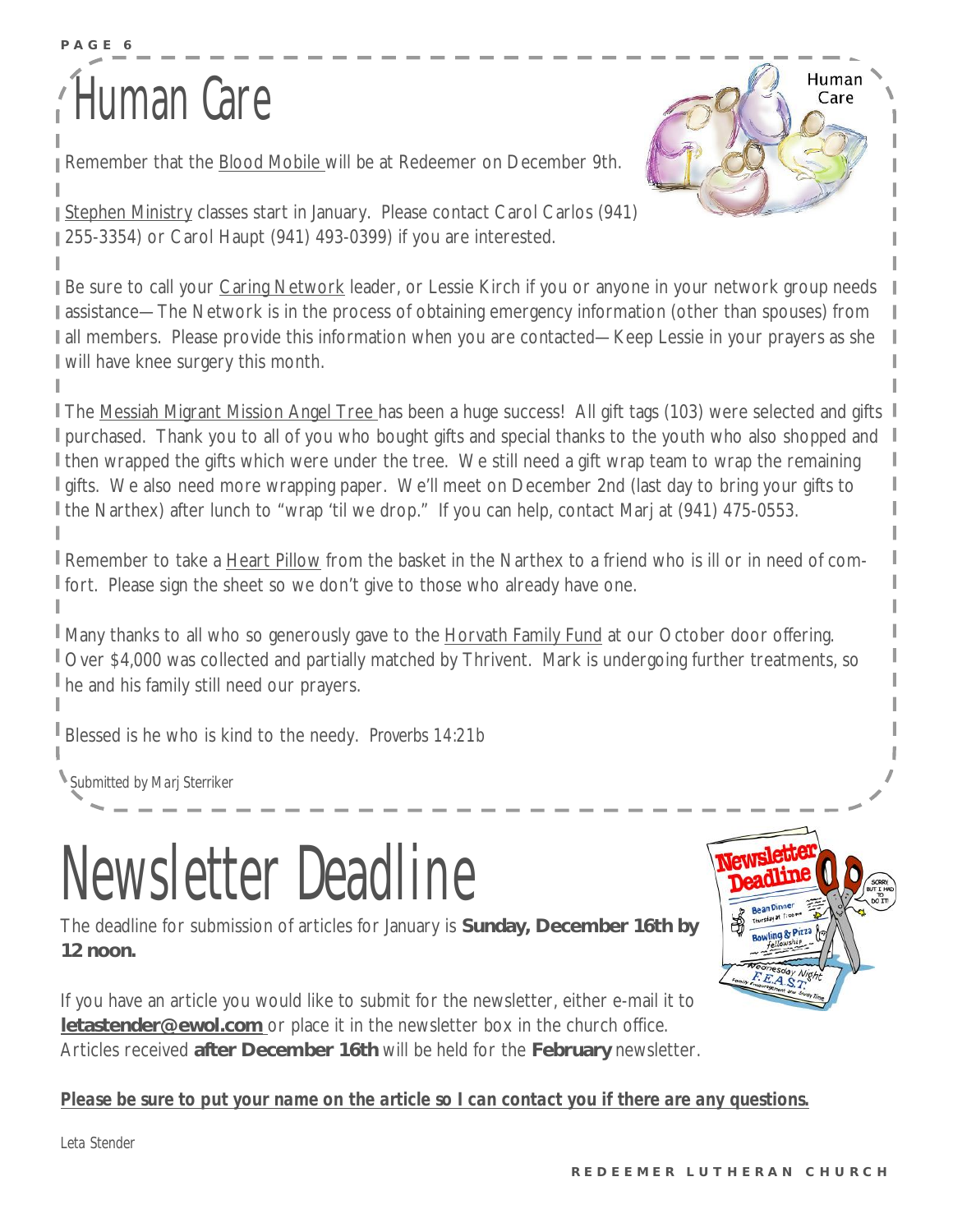



| Dec. 2               | 8:00  | Chuck & Elaine Malecki                |           |
|----------------------|-------|---------------------------------------|-----------|
|                      |       | Ron & Mary Beaber                     | Dec. 9    |
|                      | 10:30 | Ray & Leta Stender                    |           |
|                      |       | Cecil Grahl & Tony Grcevic            | Dec. 16   |
| Dec. 5               | 4:30  | Pat Wilcoxen & Pam DeGourse           | Dec. 23   |
| I Wed.               | 7:00  | Patrick & Jackie Wall                 |           |
|                      |       |                                       | Dec. 30   |
| Dec. 9               | 8:00  | Chuck & Elaine Malecki                | Submitted |
|                      |       | Ron & Mary Beaber                     |           |
|                      | 10:30 | Ray & Leta Stender                    |           |
|                      |       | Cecil Grahl & Tony Grcevic            |           |
| Dec. 12              | 4:30  | Pat Wilcoxen & Pam DeGourse           |           |
| Wed.                 | 7:00  | Patrick & Jackie Wall                 |           |
|                      |       |                                       |           |
| Dec. 16              | 8:00  | Joe & Phylis Lehner                   |           |
|                      |       | Chuck & Elaine Malecki                | Dec. 2    |
|                      | 10:30 | Shirley Zatkalik, Tony Grcevic        |           |
|                      |       | Cecil & Sybil Grahl                   |           |
|                      |       |                                       | Dec. 5    |
| Dec. 19              | 7:00  | Pat Wilcoxen & Pam DeGourse           |           |
| I Wed.               |       | Patrick & Jackie Wall                 | Dec. 9    |
| Dec. 23              | 8:00  | Chuck & Elaine Malecki                |           |
|                      | 10:30 | Ray Janssen, Shirley Zatkalik         | Dec. 12   |
|                      |       | Cecil & Sybil Grahl                   |           |
|                      |       |                                       | Dec. 16   |
| Dec. 24              | 4:30  | <b>USHERS NEEDED</b>                  |           |
| Mon.                 | 7:00  | <b>USHERS NEEDED</b>                  |           |
|                      |       |                                       |           |
| $\mathsf{I}$ Dec. 25 | 9:15  | Earl & Avis Stuck                     | Dec. 19   |
| I Tues.              |       | Cecil & Sybil Grahl                   |           |
|                      |       |                                       | Dec. 23   |
| Dec. 30              | 8:00  | Chuck & Elaine Malecki                |           |
|                      | 10:30 | Cecil & Sybil Grahl                   |           |
|                      |       | Pat Wilcoxen & Pam DeGourse           | Dec. 24   |
|                      |       |                                       |           |
|                      |       | I USHER CHARTS FOR JAN., FEB., &      |           |
|                      |       | <b>I MARCH ARE ON THE WALL IN THE</b> | Dec. 25   |
|                      |       | I NARTHEX. PLEASE SIGN UP. ANY        |           |
|                      |       | <b>QUESTIONS, PLEASE CONTACT PAT</b>  | Dec. 30   |
| I WILCOXEN.          |       |                                       |           |
|                      |       |                                       | Submitted |

**Assimilation** 

- Dec. 2 Rusty Queck & Bob Mortensen **Mary Beaber & Angie Ziegler Helena DeGourse & Jane Hoivik!**
- **Dolores Altmann & Avis Stuck**

**Dec. 30** Youth  $by$  *Pam DeGourse* 



|                           | 8:00<br>10:30 | Madeline Keller<br><b>Hayley Smith</b>          |
|---------------------------|---------------|-------------------------------------------------|
| Wed.                      | 7:00          | Alex Wall                                       |
|                           | 8:00<br>10:30 | Courtney Thatcher<br>Alex Wall                  |
| Wed.                      | 7:00          | Nathan Gunterman                                |
|                           | 8:00          | Madeline Keller                                 |
|                           | 10:30         | Courtney Thatcher<br>McKenna Heldenbrand        |
| Wed.                      | 7:00          | Alex Wall                                       |
|                           | 8:00<br>10:30 | <b>Courtney Thatcher</b><br><b>Hayley Smith</b> |
| Mon.                      | 4:30<br>7:00  | <b>Anthony Bruno</b><br>Alex Wall               |
| Tues.                     | 9:15          | Nathan Gunterman                                |
|                           | 8:00          | Courtney Thatcher<br>Alex Wall                  |
| Submitted by Pat Wilcoxen |               |                                                 |
|                           |               | 10:30                                           |

١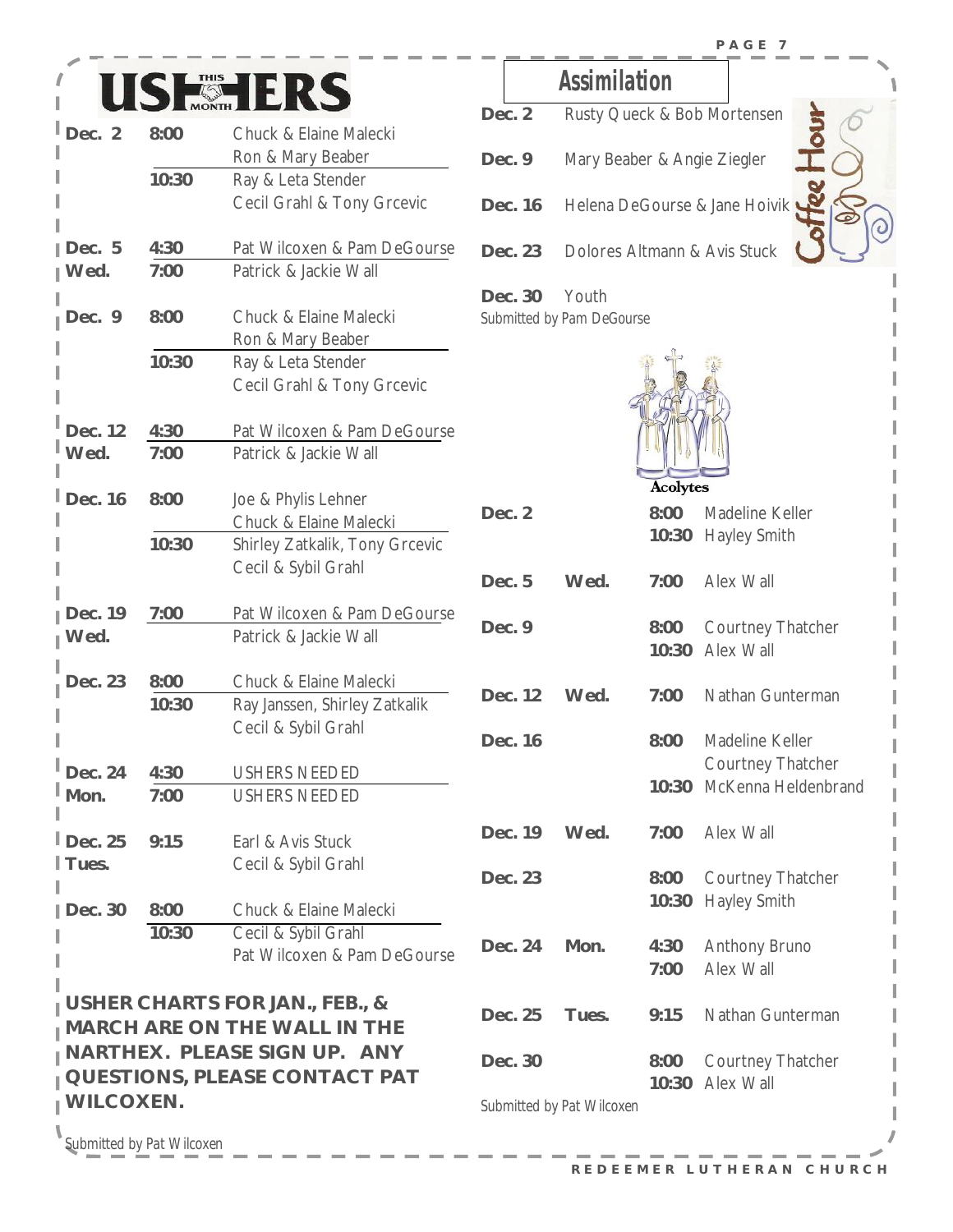## **Stephen Mnistry**



Stephen Ministry could be called the Ministry of Listening. When someone focuses on what you are saying, is attentive to your needs, and listens to how you feel, you feel cared for. That is what a Stephen Minister does. We

learned from God's example. Did you ever wonder what God does in heaven? I think one of his primary activities is listening to us. The Bible tells us that when the Israelites groaned in slavery and cried out for help God heard and delivered them from slavery. The psalmist wrote "God has surely listened and heard my voice in prayer". Psalm 66:19 When Jesus was standing before Lazarus's tomb he looked up and said "Father, I thank you that you have heard me, but I said this for the benefit of the people standing here, that they may believe that you sent me". John 11:41 James also recommended that we be listeners when he said "You must understand this, my beloved; let everyone be quick to listen, slow to speak". James 1:19

Listening is one of our most important tools in ministry. It shows caring about the other person. Everyone can become a caring listener through applying the six listening concepts:

- 1. **Listening is active.** Focus your attention on the person and let them know your listening to them by nodding from time to time. It takes energy and commitment to listen well.
- 2. **Listening takes patience.** Many times before someone will reveal their troubles they must come to trust the listener. Constant, patient listening is the key to someone opening up their heart to you.
- 3. **Listening involves more than just words.** Listen to not only the words coming from the persons mouth but also what they are not saying. What words are said with a smile, sigh, frown, etc.. What is their body language saying. Do they have their arms crossed in front of them, are they sitting on the edge of their chair or are they comfortably sitting.
- 4. **Good listeners aren't completely silent.** Sometimes restating a persons thoughts to be sure you have the correct concept or asking questions that will probe a little deeper into their thoughts aids the listener in a better understanding. Also, it lets the person know you are actively listening.
- 5. **Listening happens over time.** Conversations can build upon each other. Certain thoughts may be revealed in the beginning but as time goes on we may see recurring themes or patterns to what is being said. Are there any contradictions from other conversations. These are signs that there is more to explore.
- 6. **Listening is confidential.** Building trust and showing that you care is maintaining confidentiality. Never share what the other person has told you in a private conversation.

Listening is a great gift we can give to one another and one we can all use to make Redeemer a more caring place. To learn more about the art of listening and many other concepts used in caring for one another please join us in our Stephen Ministry classes beginning in January. There is no monetary cost involved, only some of your time which will enrich your spiritual life. Please contact Carol Carlos for further discussion of Stephen Ministry or anything else you may have on your mind. 941-255-3354.

The Stephen Ministers wish you all a Blessed Christmas.

"Be completely humble and gentle; be patient, bearing with one another in love" Ephisians 4:2

*Submitted by Carol Carlos*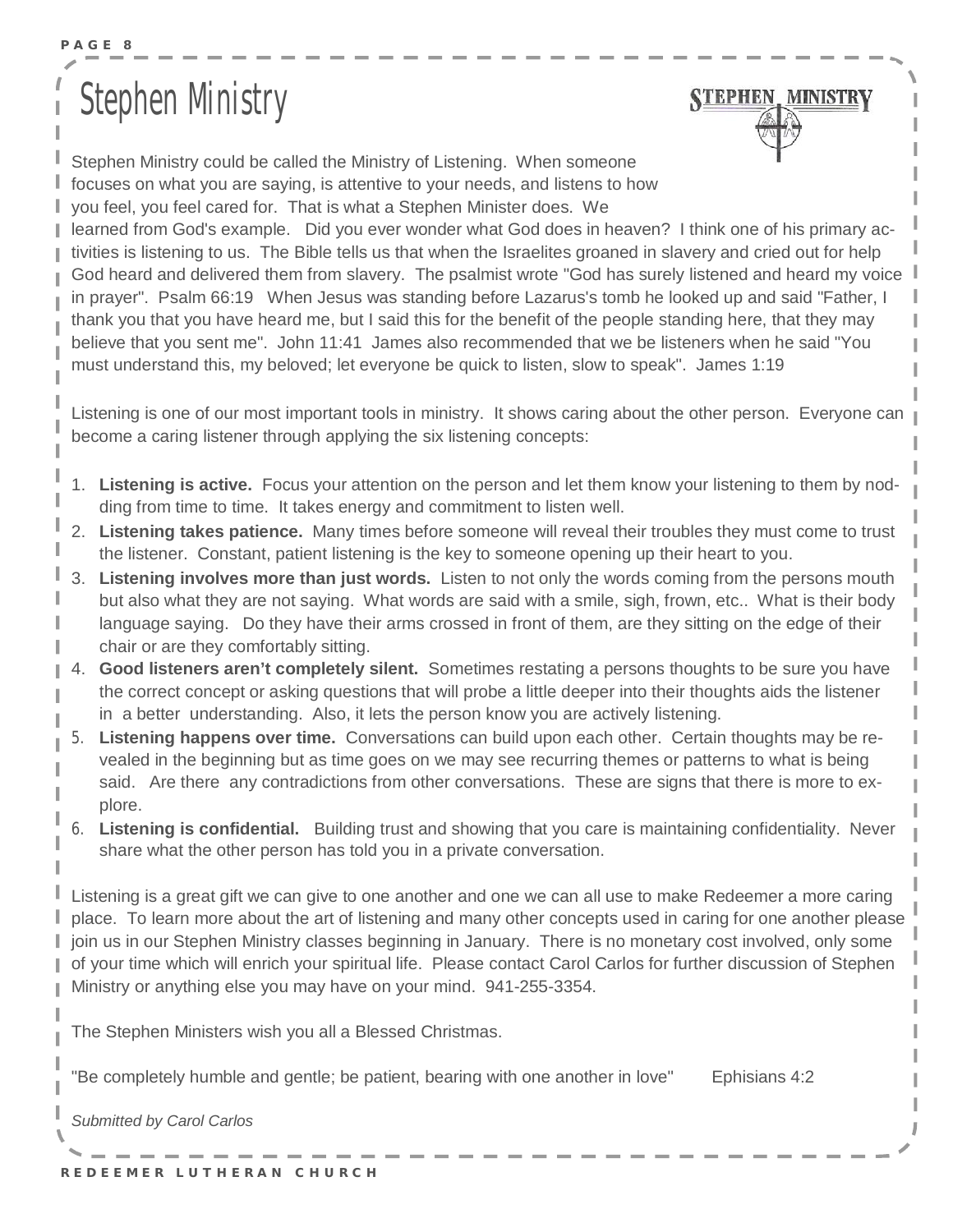## $\sum_{i=1}^{N}$ Building & Grounds

 $T$  , also known as  $\mathcal{M}$  as "Lutheran Women in Missionary Lutheran Women in Mission  $\mathcal{M}$ A great big thank you to Jim and Becky Heichelbeck, Harvey Sterriker, Harold Hale, Larry Gunterman and Ray Janssen for helping plant 61 pots of plants and **Forman lives in a strategier of** shrubs around the grounds of the Fellowship Hall. Thanks again to everyone chased from the Oak Farms Nursery. The convention in Australian in Section 1. Theme in Australian in Section 1 that donated the money for this project. These plants and shrubs were pur-

#### **Submitted by Shirley Ferguson members national behavior of the next two years will be used to year the next two years will be used to use of the next two years will be used to use of the next two years will be used to u**











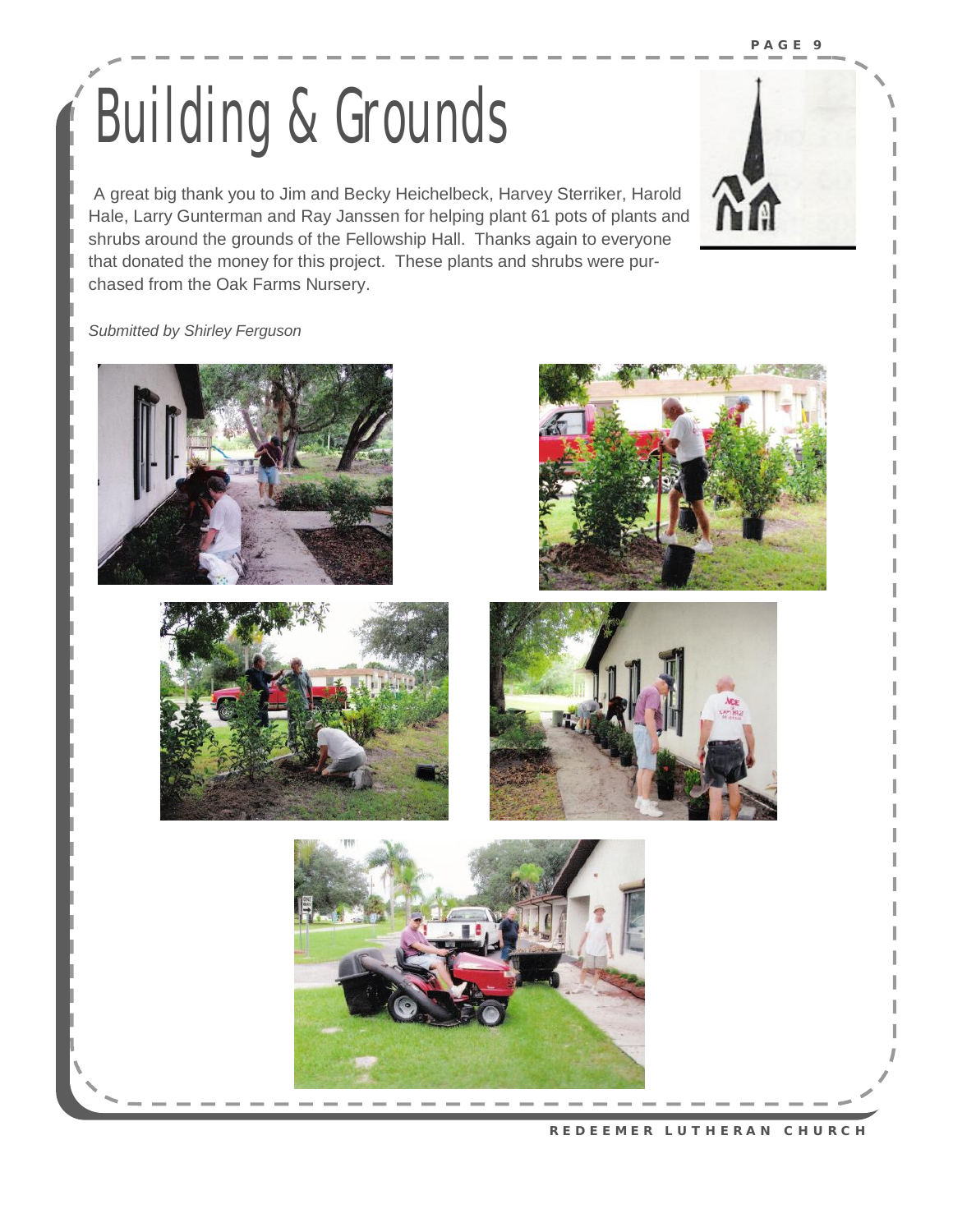

#### **POINSETTIAS FOR CHRISTMAS**

Red poinsettias to help beautify our church for "Christmas" may be purchased for **\$7.00** per plant. You may include the cost with your weekly contribution envelope. Write **"plant"** on the line below Child Care or make check payable to Redeemer Lutheran church and write Poinsettias in note field. Orders must be in by **December 19th**. You are welcome to take your plant home after the 7 p.m. Christmas Eve Service or the 9:15 a.m. Christmas Day Service to enjoy at home during the holidays.



#### **FLOWER CALENDAR**



The Flower Calendar for 2008 is in the Narthex on the wall next to the Quiet Room. Select the Sunday you would like to have flowers on the altar. Only one arrangement can be used on the first and third Sundays. The cost is **\$25.00** and may be placed in your regular church envelope. Mark flowers on the line under Child Care. For special colors, please call Laura Brooks at (941) 474-7514.

*Submitted by Laura Brooks*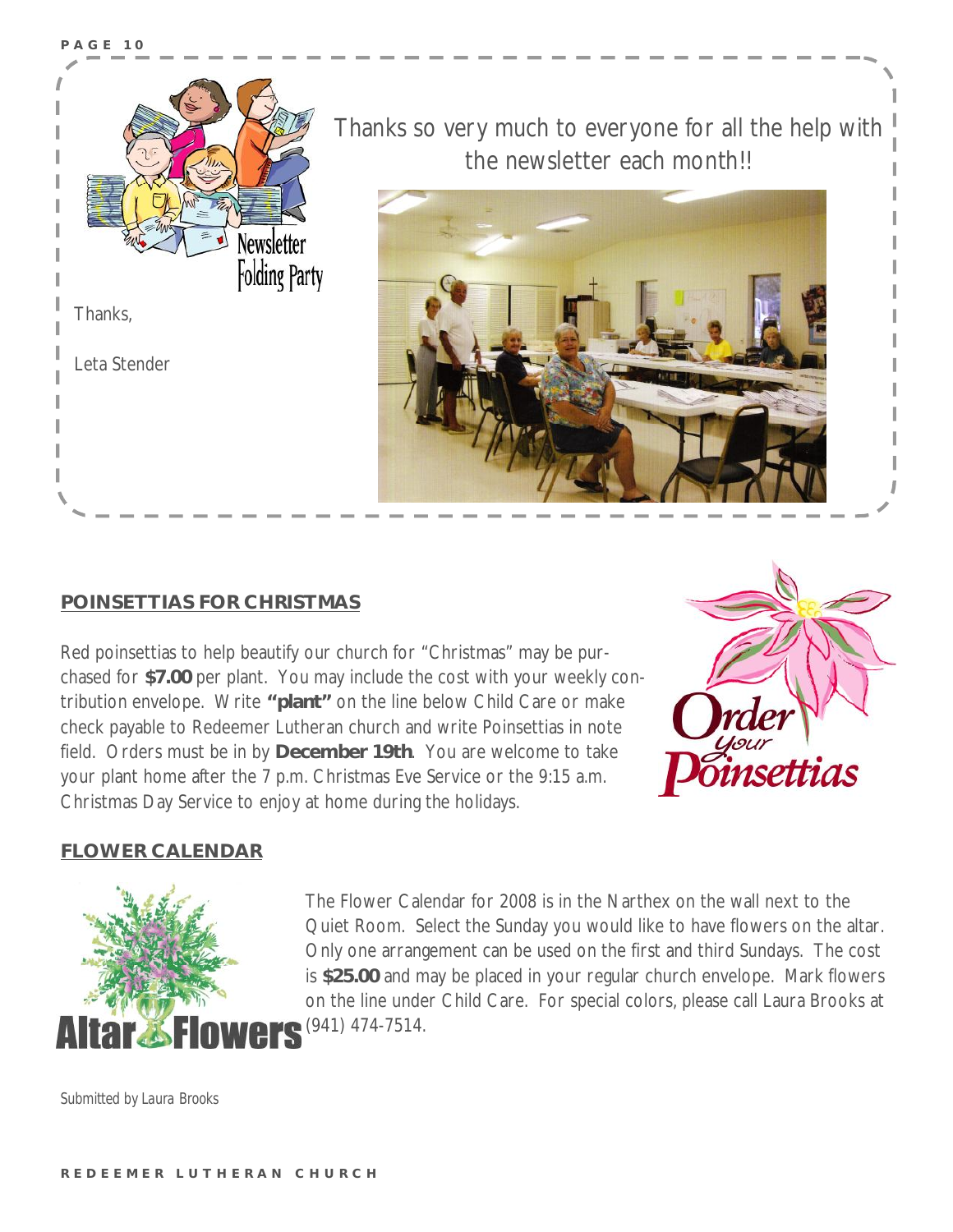# Stephen Ministry Outreach *"Therefore, go and make disciples of all nations, baptizing them in the name of the*

*Father and of the Son and of the Holy Spirit." Matthew 28:19* 



St. Paul, the great evangelist, was just like us—just a frail, imperfect, scared human being when it came to telling others about Jesus. We never think of him that way—he's the great one. "I could never be like him," we think. And yet, look what he says to the Corinthians.

 "When I came to you, brothers, I did not come with eloquence or superior wisdom as I proclaimed to you the testimony about God. For I resolved to know nothing while I was with you except Jesus Christ and him crucified. I came to you in weakness and fear, and with much trembling. My message and my preaching were not with wise persuasive words, but with a demonstration of the Spirit's power, so that your faith might not rest on men's wisdom, but on God's power." (I Cor. 2:1-5)

WOW! Our message is simple. Christ crucified. Don't trust in yourself to "convert" people—let God do it. Trust in God. He will give you the courage to speak. He will give you the words to say. He will lead you to compassionate action. Our Helper will always be with us.

#### **Magnetic Car Signs**

Because we are barred from putting up our weekend signs all about town, the Outreach Board is making magnetic car signs available to help advertise our church and child care. Someone will be selling them in the Narthex for the next few weeks. They are attractive, bumper sticker size signs, and the cost is \$5.00. Please purchase one for your vehicle, and tell our community about Redeemer. Thank you.

#### **Yard Signs**

Let's put our idle weekend signs to good use! We are appealing to you to place signs in your front yards, especially if you live on a main street or a busy street. Please contact Carol Haupt, 460-8830, to get a sign. Thanks.

#### **Rotonda Christmas Parade**

The next community event that we plan to participate in is Rotonda's *first* annual Christmas parade, on December 2, lat 3:00. We plan to have a nativity float, with members and youth dressed in Bible costumes. We will pass out candy canes (with the story of how candy canes are a Christian invention—shepherd's crook as symbol of Jesus, the 3 red stripes representing the Father, Son, and Holy Spirit, and the large red stripe representing the life of Jesus, which he gave for us). We will also pass out our Redeemer brochures and our Christmas worship schedule. Hope to see you there.

#### **LCMS Cross Lapel Pins**

In witnessing about our faith, it often helps to wear something to get the conversation started, like our Redeemer Tshirts. Outreach will be selling LCMS cross lapel pins which we can wear daily to help get conversations started, i.e., people may ask about the significance of the design. Look for these pins in the Narthex also in coming weeks, on sale for \$3.00. They make nice gifts, too.

*"I planted the seed, Apollos watered it, but God made it grow."* St. Paul in I Cor. 3:6.

*Submitted by Carol Haupt*

I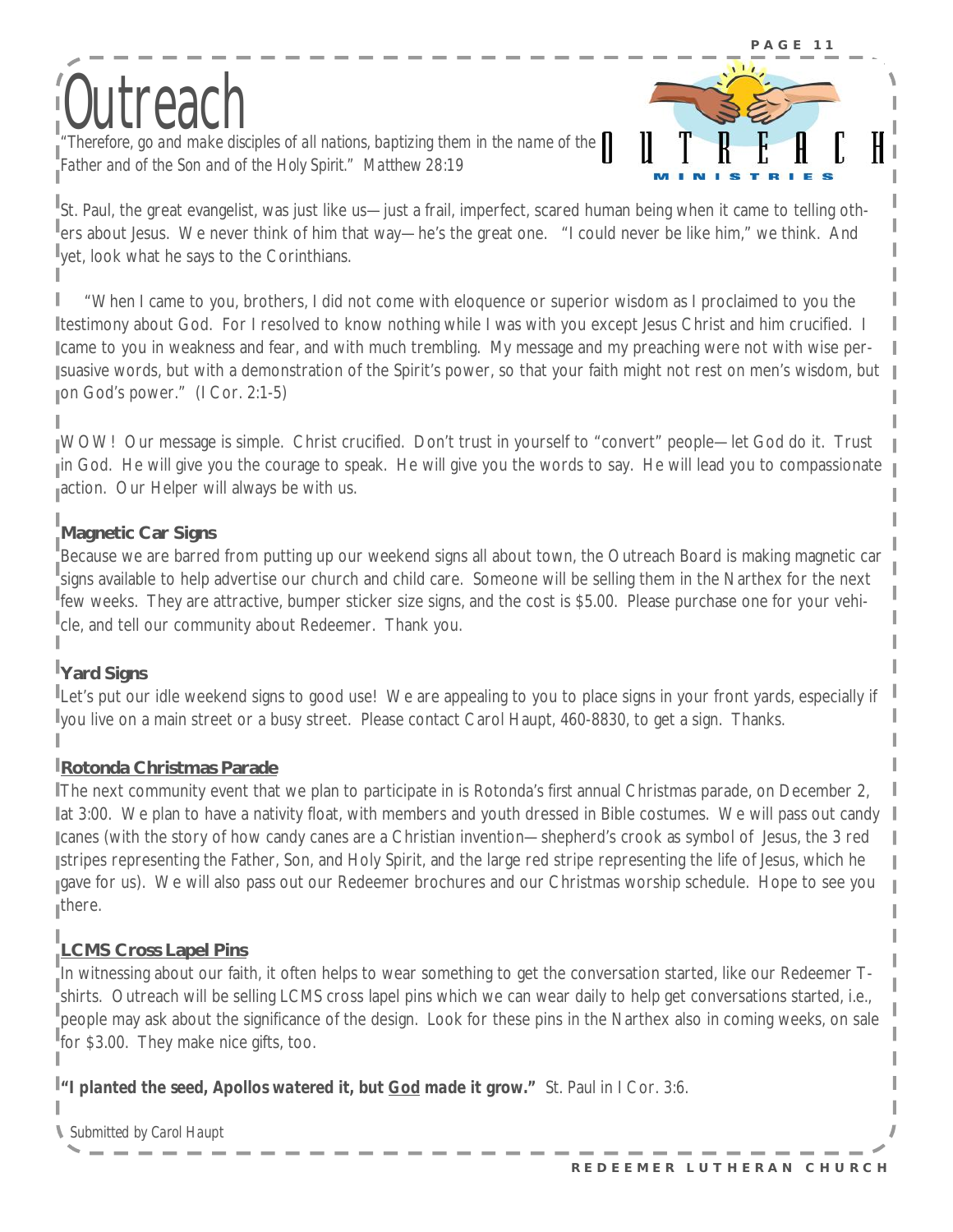#### **P A G E 12**

#### **HEALING: Members**

Gene Eiler Mark Horvath Bob & Joan Johnson Lessie Kirch Cliff Larsen James Overymyer Helen Perry Lee Procuk Steve Procuk Rusty Queck Betty Rowe Katie Rudolph Jim turner Dorothy Waterhouse Lee Vandercook

**Friends & Relatives**  Phil Alcantara Betty Best Jim Cleary Julia Earl Esther Gaskill Cheryl Harfst Debbie & Red Harrison Jack Haynes Jerry Hern Sandy Hubbard Estella Lewis Rev. David Maier Christine McCollough Tommy Palmer Gwyn Ramsey Nancy Panasiuk Marion Talley Ruth Turner Pat Vovcsko Cameron Wasiluk Charlie Welch



#### **PRAYERS OF COMFORT FOR THE FAMILY AND FRIENDS OF RUTH TURNERWHOWAS CALLEDTO HER ETERNAL HOME .**

#### **MILITARY PERSONNEL & FAMILIES**



Herb Bohm Gloria Carlson Ruth Jansch Tom McGrath Jaye Nistendirk Bertha Sandhusen Ruth Sutley Shirley Youngberg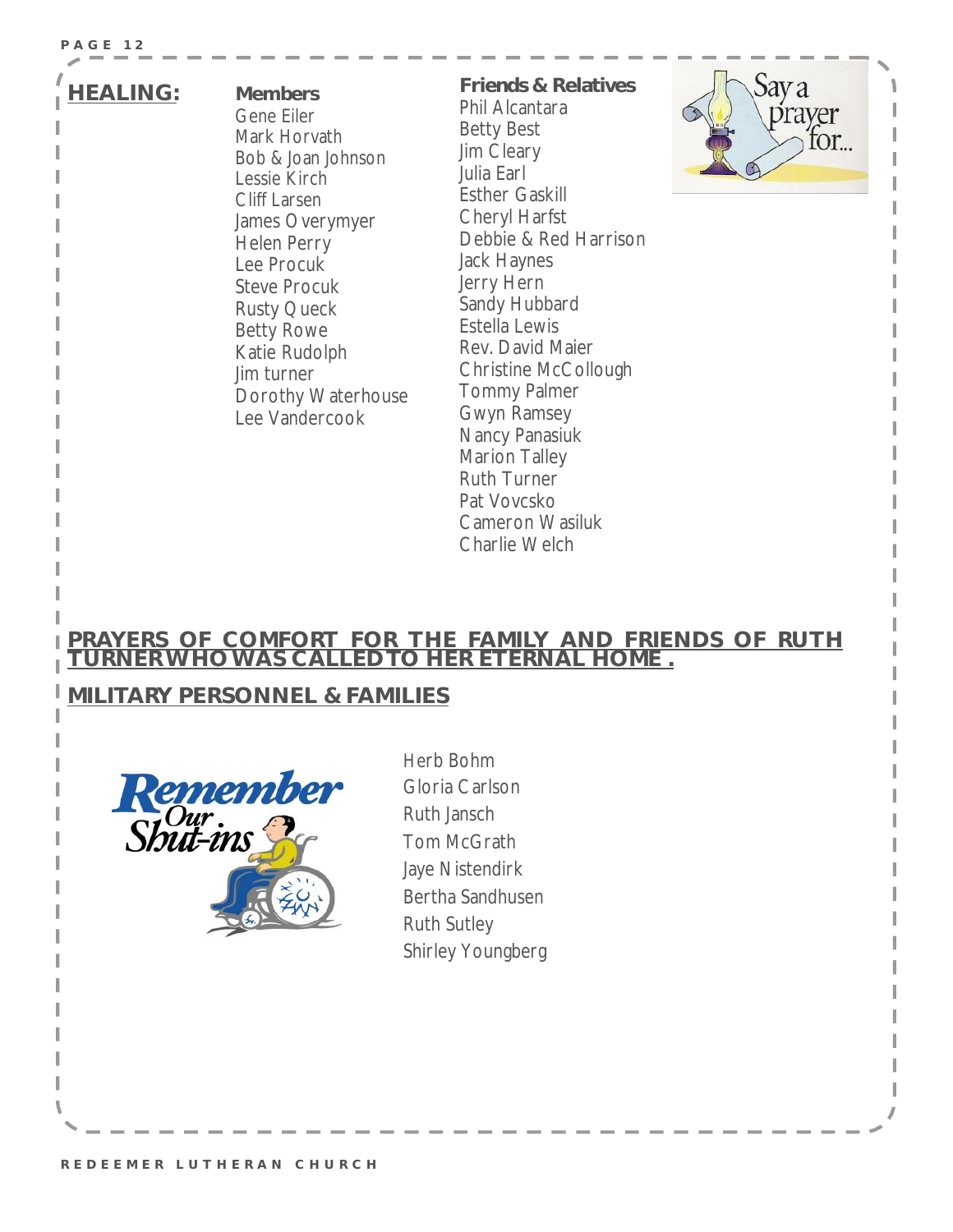## Ladies Guild



Now that many of our friends are back from the north, we had a good turnout at our November meeting. Thanks to Jane Hoivik and Laura Brooks for being hostesses.

Vicky Davis presented the program based on the Good Samaritan Bible verses.

The Guild Christmas Party is December 14th at Rotonda Hills Country Club at noon. Laura Brooks is taking reservations in the Narthex following church services. Tickets are \$17.00 which includes entrée, beverage, dessert, tip and tax. All ladies of Redeemer are invited — bring a friend!

Advent suppers will be after the 4:30 services December 5th and 12th. Jane Hoivik, Pat Peterson, and Sybil Grahl will do the December 5th supper. Someone is needed for December 12th.

Door offering of \$4,000 was received October 28th for the Horvath family. Lessie Kirch made a motion that the Ladies Guild donate \$500. Vicky Davis seconded. Motion was carried. Thrivent yard sale proceeds in January will also be donated to the Horvath family.

Bibles will be purchased to be marked and sent to the Prison Ministry.

*Submitted by Linda Rogers* 



If anyone has an extraVCR they could donate for a shut-in, contact Sharon Grcevic at (941) 625-8107

**Thank You!** 

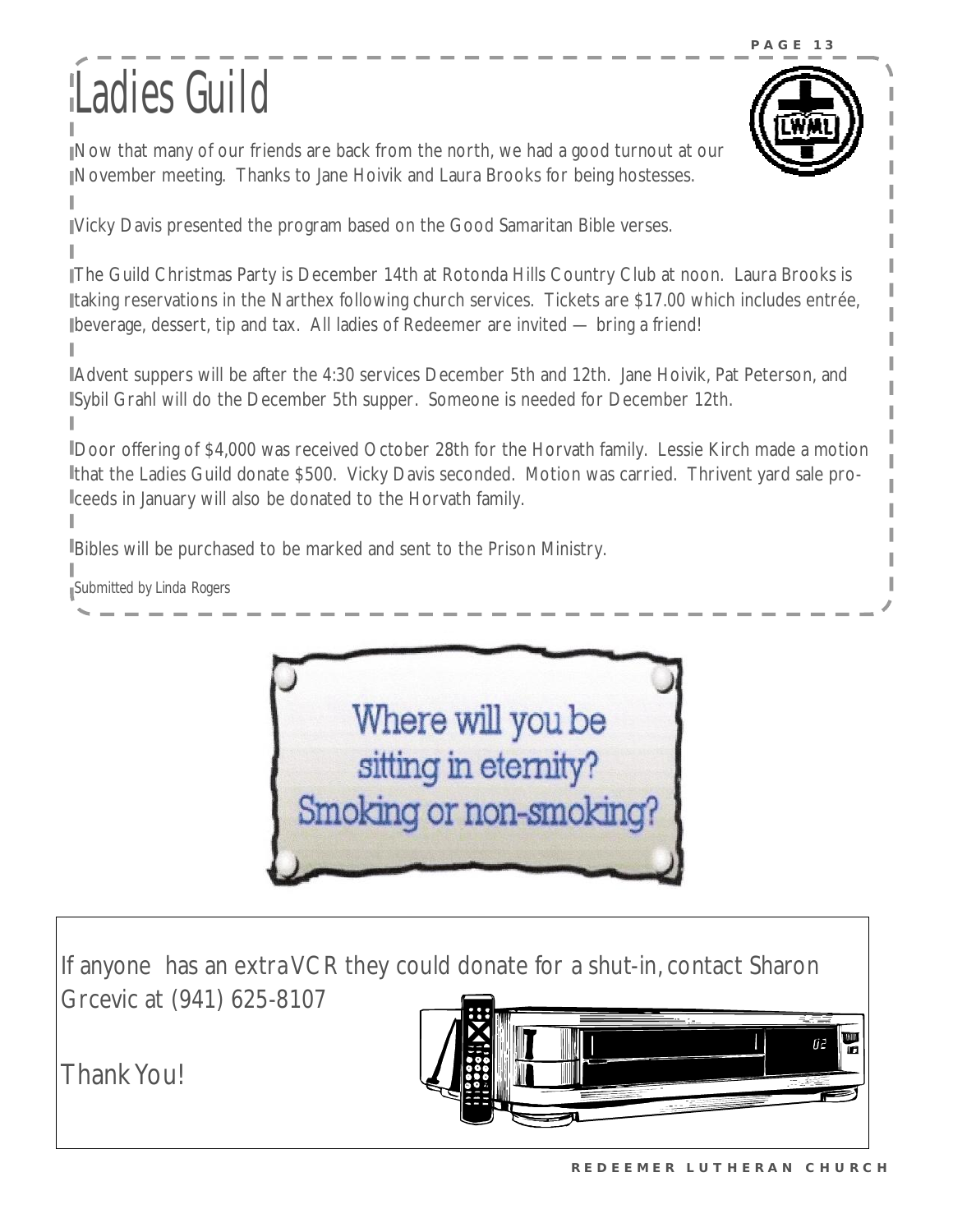| PAGE 14                     | <b>GREETERSLESS</b>               | SCHEDULE                         |
|-----------------------------|-----------------------------------|----------------------------------|
|                             | 8:00                              | 10:30                            |
| Dec. 2                      | Ken & Cathy Mielke                | Richard & Nancy Hall             |
| Dec. 9                      | Joe & Phylis Lehner               | Ray Janssen & Arlene Harden      |
| Dec. 16                     | Clare Kieselburg & Leona Morrison | <b>Bud &amp; Marion Zillians</b> |
| Dec. 23                     | Clare Kieselburg & Ray Janssen    | Pat & Herb Petersen & Herb Bohm  |
| Dec. 30                     | Joe & Phylis Lehner               | Pat & Herb Petersen & Herb Bohm  |
|                             |                                   |                                  |
| Submitted by Ellie Ratzlaff |                                   |                                  |



**\$15,000 GOAL** 

 **\$3,045 YTD** 

### **MATCHING GIFT**

On November 6, 2007, our President Joe Carlos was called by a member wishing to remain anonymous, making the very generous and Godly offer of matching dollar for dollar up to \$15,000.00 contributions our congregation members make to a special "Defeat the Deficit" fund.

**Contributions are to be in addition to your normal tithing, and must be made between now and December 23, 2007**.

To This end we have created a special fund "Defeat the Deficit" and will report the balance of this special fund in each Sunday Bulletin until the end of the year. Please mark your contributions envelopes "Defeat the Deficit" or note on the memo line of your check "Defeat the Deficit."

We thank God for His inspiration and guidance to all our members in creating this opportunity for participation in such thank offerings to our church and the Lord.